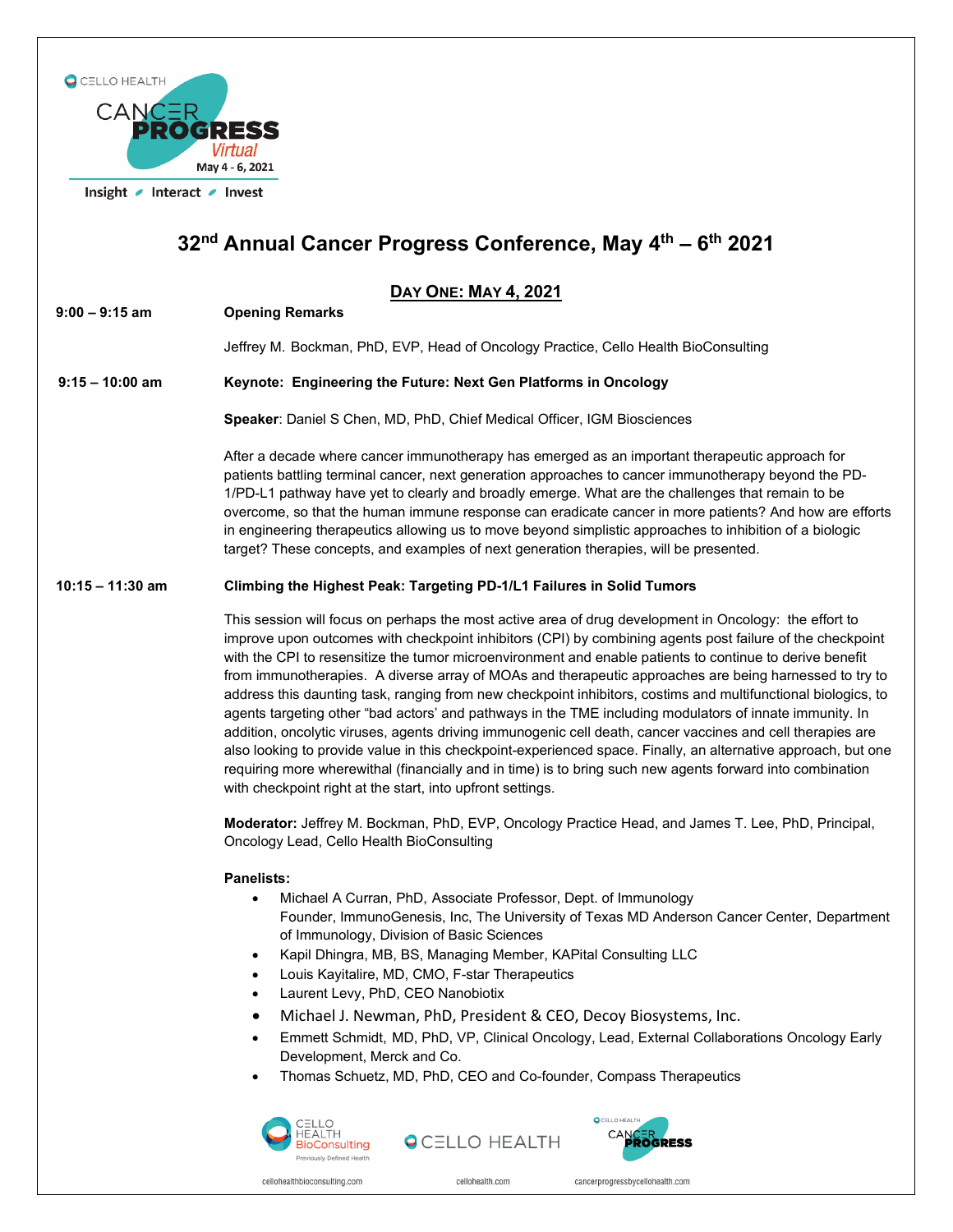



**QCELLO HEALTH** 



cellohealthbioconsulting.com

cellohealth com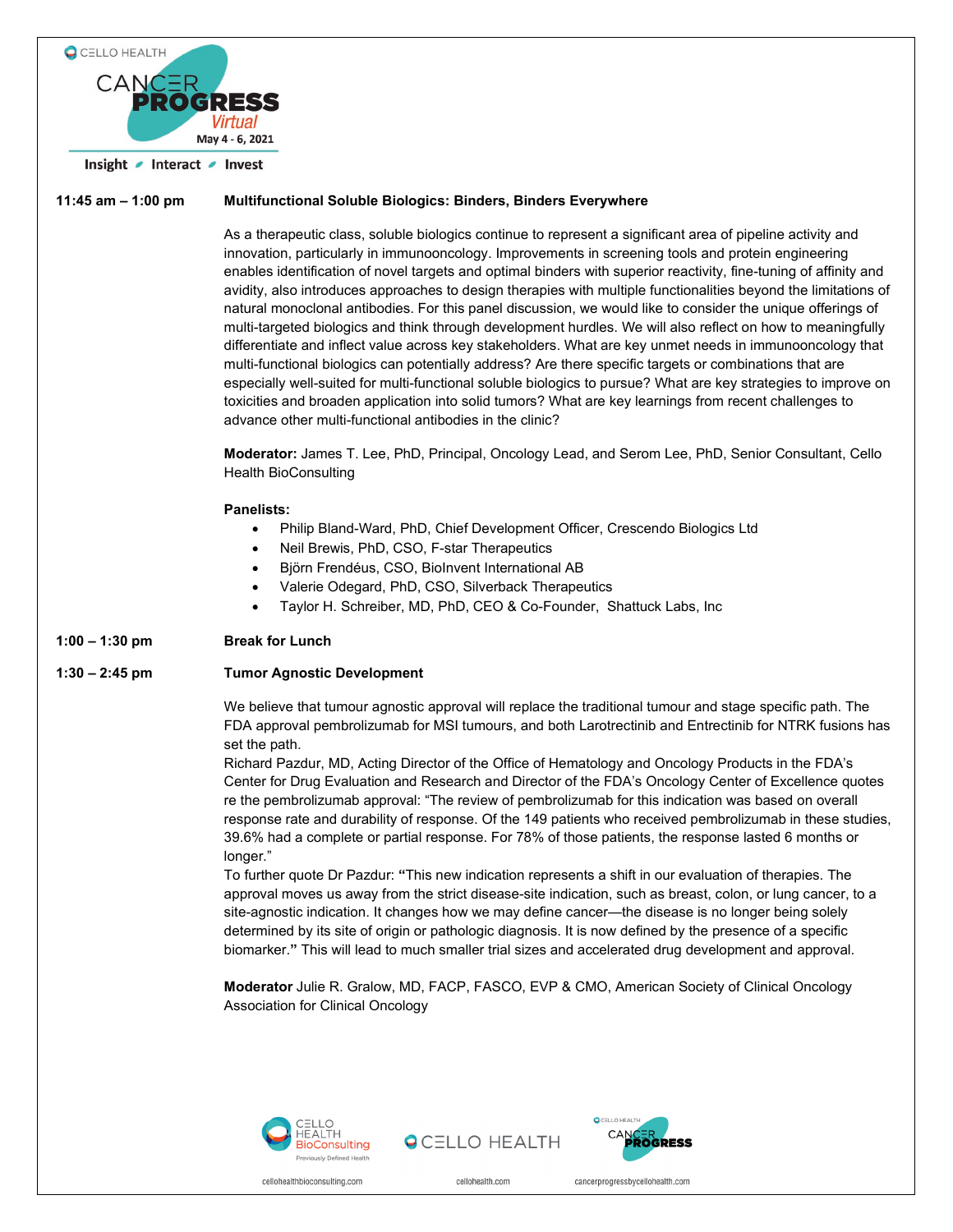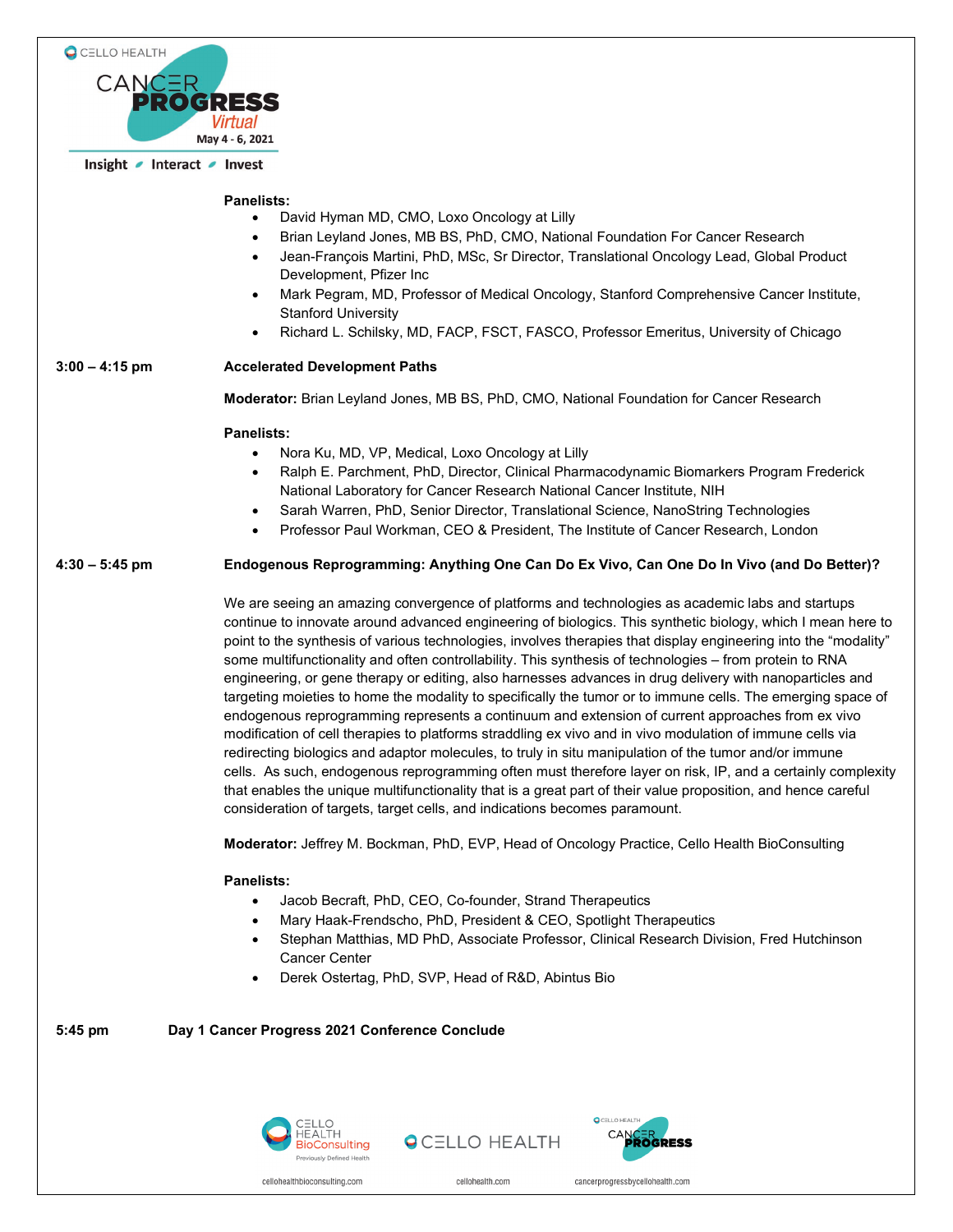

## **DAY TWO: MAY 5, 2021**

**9:00 – 9:15 am Opening Remarks: Review of Day 1**

James T. Lee, PhD, Principal, Oncology Lead, Cello Health BioConsulting

## **9:15 – 10:00 am Keynote Address: Off-the-shelf CAR-engineered NK cells for the treatment of cancer**

**Speaker:** Katy Rezvani, MD, PhD, Sally Copper Murray Endowed Chair in Cancer Research Professor of Medicine, Chief, Section of Cellular Therapy, Director for Translational Research Medical Director, SCT Laboratory and the GMP Laboratory, Department of Stem Cell Transplantation and Cellular Therapy, The University of Texas MD Anderson Cancer Center

Dr. Rezvani will discuss a new frontier in NK cell therapeutics: engineering NK cells with chimeric antigen receptors. She will discuss the opportunities and challenges of NK cell CAR engineering, and present preclinical and early phase clinical data on cord blood-derived NK cells expressing CD19 CAR and IL-15 to enhance their in vivo persistence in patients with relapsed or refractory blood cancers. In addition, she will discuss novel strategies for the gene editing of CAR NK cells to enhance their function by targeting immune checkpoints.

## **10:15 – 11:30 am Allogeneic Cell Therapy: Stocking the Shelf Part I (NKs, NKTs)**

From the earliest days of hematopoietic stem cell transplant to the present-day age of engineered modalities, allogeneic cells have always represented a unique set of entities versus their patient-derived (autologous) counterparts, both in terms of their logistical and clinical attributes. Whereas auto therapy can and should persist in the patient for a long time, in-kind allo assets may not due to the challenge of rendering cells invisible to the host immune system. On the other hand, allo cells offer the possibility of simplified supply chains, reduced COGS, competitive pricing, repeat dosing, improved batch-to-batch consistency, and graft-mediated antitumor effects not achievable with auto cells. Allo platforms come in many flavors, from donor-derived T-cells to umbilical cord- or iPSC-derived NK cells, not to mention rarer innate-like cell types (gamma-deltas, NKTs). The extent to which these different approaches, and indeed the overarching endeavor of allo cells as a whole, will achieve clinical and commercial success remains to be answered, but with the breakneck pace of innovation and clinical development, we will not need to wait much longer to find out.

**Moderator:** Michael C. Rice, MS, MBA, VP, Head of Advanced Therapeutics, Cello Health BioConsulting

## **Panelists**

- Lung-I Cheng, PhD, Head of Global Value and Access, Cell Therapies, Takeda Oncology
- Kurt Gunter, MD, CMO, kuur Therapeutics
- Kaouthar Lbiati, MD, VP, Corporate Strategy, Cytovia Therapeutics
- Alan Trounson, MSc, PhD, CEO and Executive Director, Cartherics

## **11:45 – 1:00 pm Allogeneic Cell Therapy: Stocking the Shelf Part II (Traditional T-cells, Gamma-deltas)**

From the earliest days of hematopoietic stem cell transplant to the present-day age of engineered modalities, allogeneic cells have always represented a unique set of entities versus their patient-derived (autologous) counterparts, both in terms of their logistical and clinical attributes. Whereas auto therapy can and should persist in the patient for a long time, in-kind allo assets may not due to the challenge of rendering cells invisible to the host immune system. On the other hand, allo cells offer the possibility of simplified supply chains, reduced COGS, competitive pricing, repeat dosing, improved batch-to-batch consistency, and graft-mediated antitumor effects not achievable with auto cells. Allo platforms come in many flavors, from







cellohealthbioconsulting.com

cellohealth com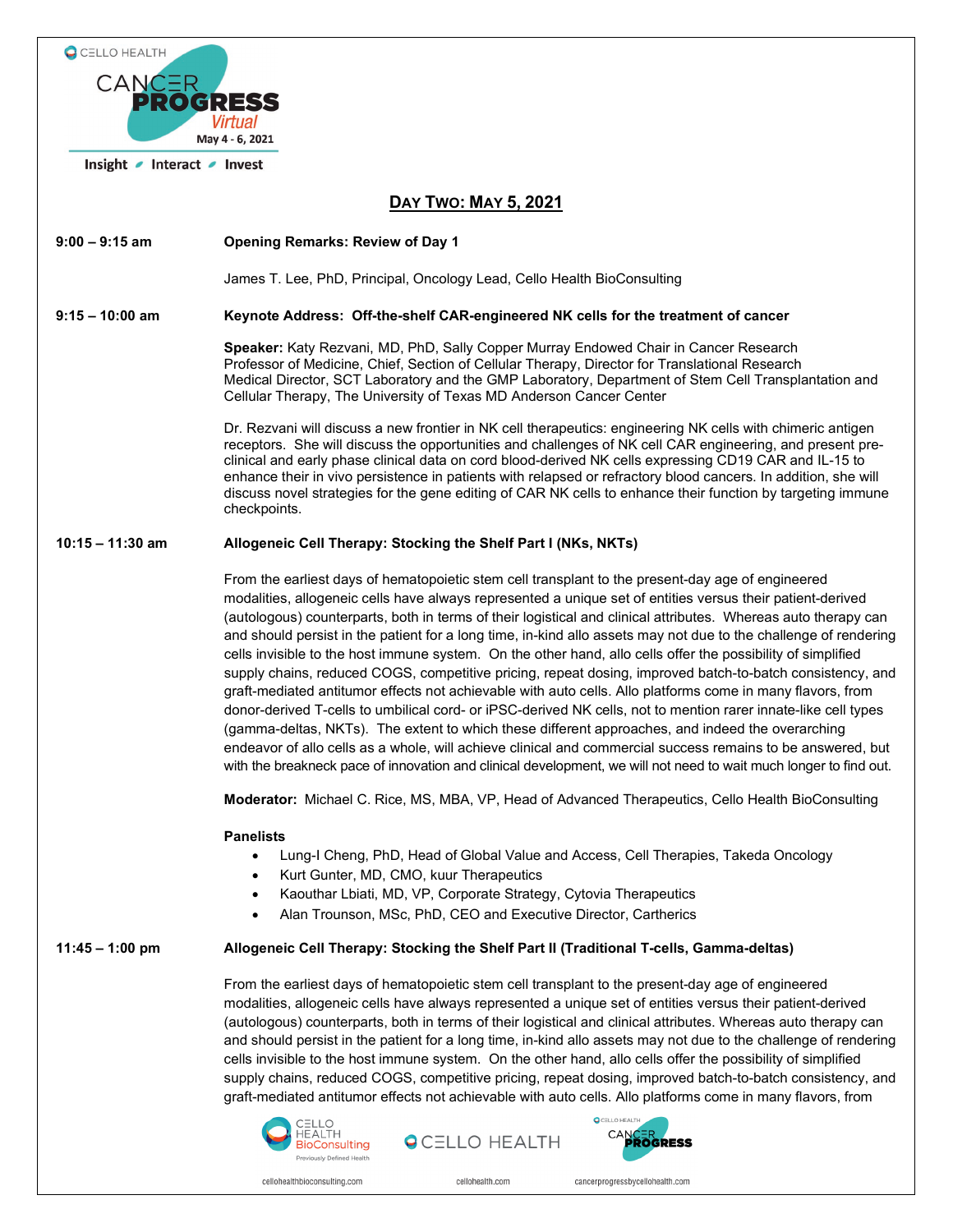

donor-derived T-cells to umbilical cord- or iPSC-derived NK cells, not to mention rarer innate-like cell types (gamma-deltas, NKTs). The extent to which these different approaches, and indeed the overarching endeavor of allo cells as a whole, will achieve clinical and commercial success remains to be answered, but with the breakneck pace of innovation and clinical development, we will not need to wait much longer to find out.

**Moderator:** Michael C. Rice, MS, MBA, Head of Advanced Therapeutics, Cello Health BioConsulting

#### **Panelists:**

- Greg Block, PhD, SVP Corporate Development, Notch Therapeutics
- Rachel Haurwitz, PhD, CEO &Founder, Caribou Biosciences, Inc.
- Sandy Hayes, PhD, Senior Director, T cell Immunology/Translational Medicine, Adicet **Therapeutics**
- Ajla Hrle, PhD, Director, Head of Strategic Alliances, Immatics Biotechnologies

## **1:00 – 1:30 pm Break for Lunch**

## **1:30 – 2:45 pm Cell Therapy in Solid Tumors: Freedom of the Open Road**

Perhaps more so than any other modality to date, cancer cell therapies have captured the imaginations and wherewithal of industry, investor, and oncology stakeholders alike for their perceived ability to drive a robust and tailored antitumor immune response across varied oncology settings. Given the amount of crowding around a limited number of heme malignancy targets (CD19, BCMA), however, competition in this arena will continue to be prohibitive for all but a few until the utility of cell therapies finally begins to encompass at least some if not significant potential across solid tumors. Early signs of clinical success from TILs and TCR-T cells have underscored potential for broader utility across solid tumor settings, but wins will be hard fought until replicable and scalable modalities find their footing.

**Moderator:** Joel S. Sandler, PhD, Principal, Cancer Cell Therapy Lead, Cello Health BioConsulting

#### **Panelists:**

- Sharon Benzeno, PhD, MBA, Chief Business Development Officer, Adaptive Biotechnologies Corp.
- John Delyani, PhD, MBA, VP, Corporate Development, Tminuty Therapeutics Inc
- Stanley R. Frankel, MD, FACP, CMO, Cytovia
- Kirsten Kester, VP, BD, Obsidian Therapeutics, Inc.
- Mythili Koneru, MD, PhD, CMO, Marker Therapeutics
- Peter Sandor, MD, MBA, SVP, Primary Focus Lead Immuno-oncology, Astellas

#### **3:00 – 4:15 pm Validating New Platforms: Clinical Pain, Commercial Gain**

Cell therapy lends itself to countless technical modifications, each with their own theoretical value propositions positioned to address shortcomings of existing modalities. Platform technologies are proliferating at a dizzying pace as well-funded investigators discover and spin out novel technologies for translation and value-inflection. All the while, investors and would-be partners continue to rotate funds into the cell therapy arena as the search of novel means to address unmet needs marches forth in a field that has yet to feel the pinch of pricing restrictions. Innovative companies with a mandate to develop new platforms face a bevvy of strategic questions, most pressingly that of how best to validate the platform without sacrificing time or commercial potential from lead clinical candidates. Chief among such



**QCELLO HEALTH** 



cellohealth com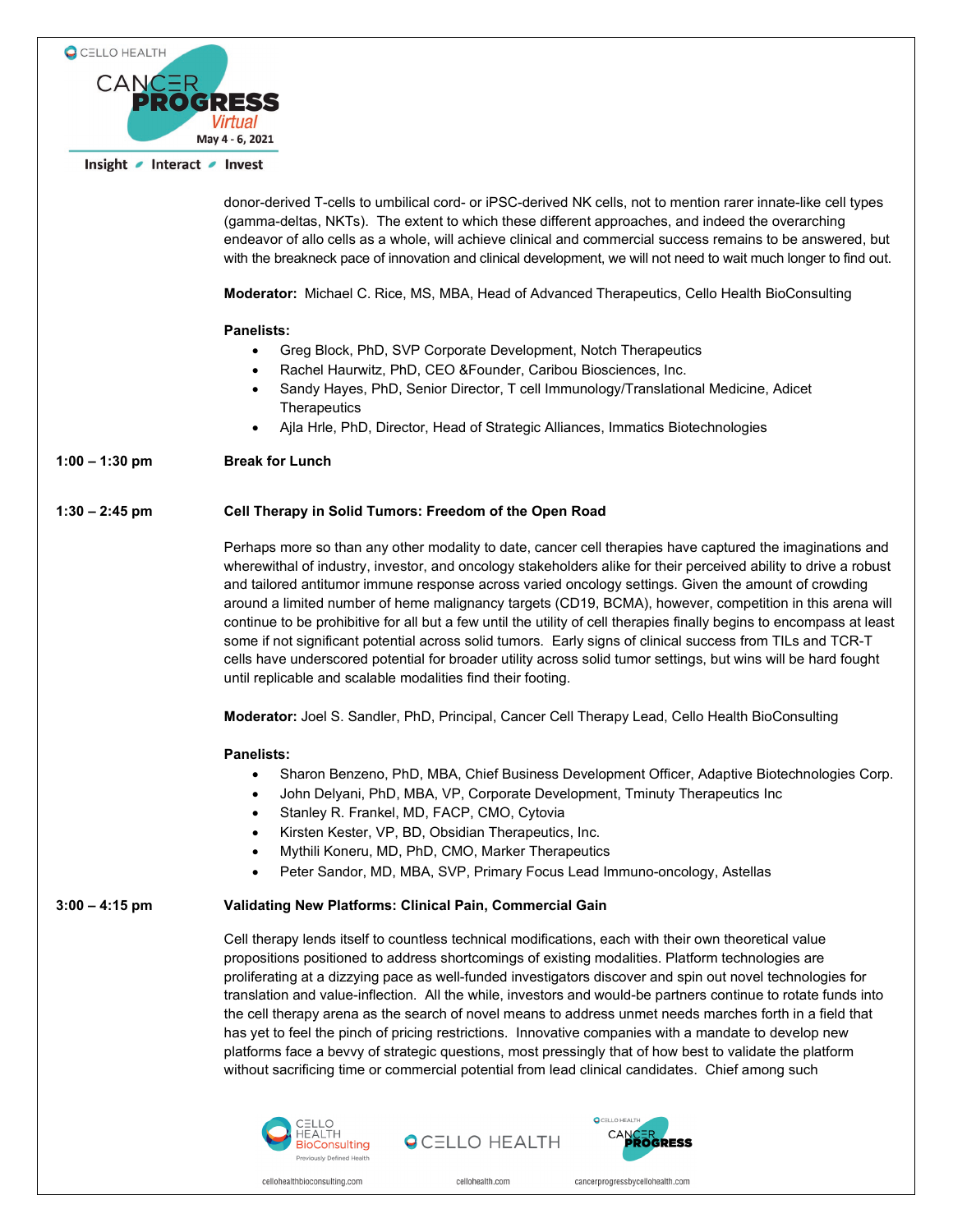

considerations is positioning strategy – choice of targets, indications for lead programs – the shaping of which dictates where one sits on the spectra of clinical and commercial risk.

**Moderator:** Joel S. Sandler, PhD, Principal, Cancer Cell Therapy Lead, Cello Health BioConsulting

#### **Panelists:**

.

- Robert Ang, MD, MBA, President & CEO, Vor Bio Pharm
- Debora Barton, MD, CMO, Carisma Therapeutics Inc.
- Lawrence Lamb, Phd, Scientific Co-Founder & CSO, in8bio
- Jan ter Meulen, MD, PhD, CSO, Obsidian Therapeutics, Inc.
- Arndt Schottelius, MD, PhD, CSO, Affimed
- Daniel A. Shelly, MBA, VP Business Development and Alliances, Prescient Therapeutics Limited

## **4:30 – 5:45 pm Counterpoint to Over-engineering: Bauhaus Minimalism in an Era of More Opulent T-cell Architecture**

Engineered (iPSC-derived, CAR-modified, universal adaptor-driven) cells have captured the lion's share of investor and partnering attention to date in the dash to find the next big thing in cell therapy. At the same time, a host of innovators are positioned to advance novel technologies comprised of minimally manipulated cells ('trained' cells, TILs, MILs) or those engineered to retain native features present in unmodified host immune cells (intracellular TCR signaling, costimulatory domains). These companies are collectively taking the position that retention of native, 'beneath-the-hood' signaling is ultimately going to be key to achieving potency, durability, and safety of administered cell therapies across a broader range of indications than those addressable with their more overtly-engineered counterparts. Beyond theoretical rationale, these companies are generating mounting bodies of preclinical and early clinical data to support their case. A key question is whether these biological differences are sufficient to translate into clinically-meaningful benefit, either as later entrants in more crowded indications or earlier movers in whitespace settings previouslydeemed inaccessible to competing technologies.

**Moderator:** Michael C. Rice, MS, MBA, VP, Head of Advanced Therapeutics, Cello Health BioConsulting **Panelists:**

- Keith Bahjat, Sr Director Science, Cell Therapy Center of Excellence, Astellas
- Frank Borriello, MD, PhD, Founder & CEO, Alloplex Biotherapeutics
- Sabine Chlosta, MD, CMO, Triumvera
- Kimberly A. Noonan, PhD, MPH, EVP, CS&TO, Founder, WindMIL
- Paul D. Rennert, President & CSO, Aleta Biotherapeutics

## **Day 2 Cancer Progress 2021 Conference Concludes**



**QCELLO HEALTH** 



cellohealth com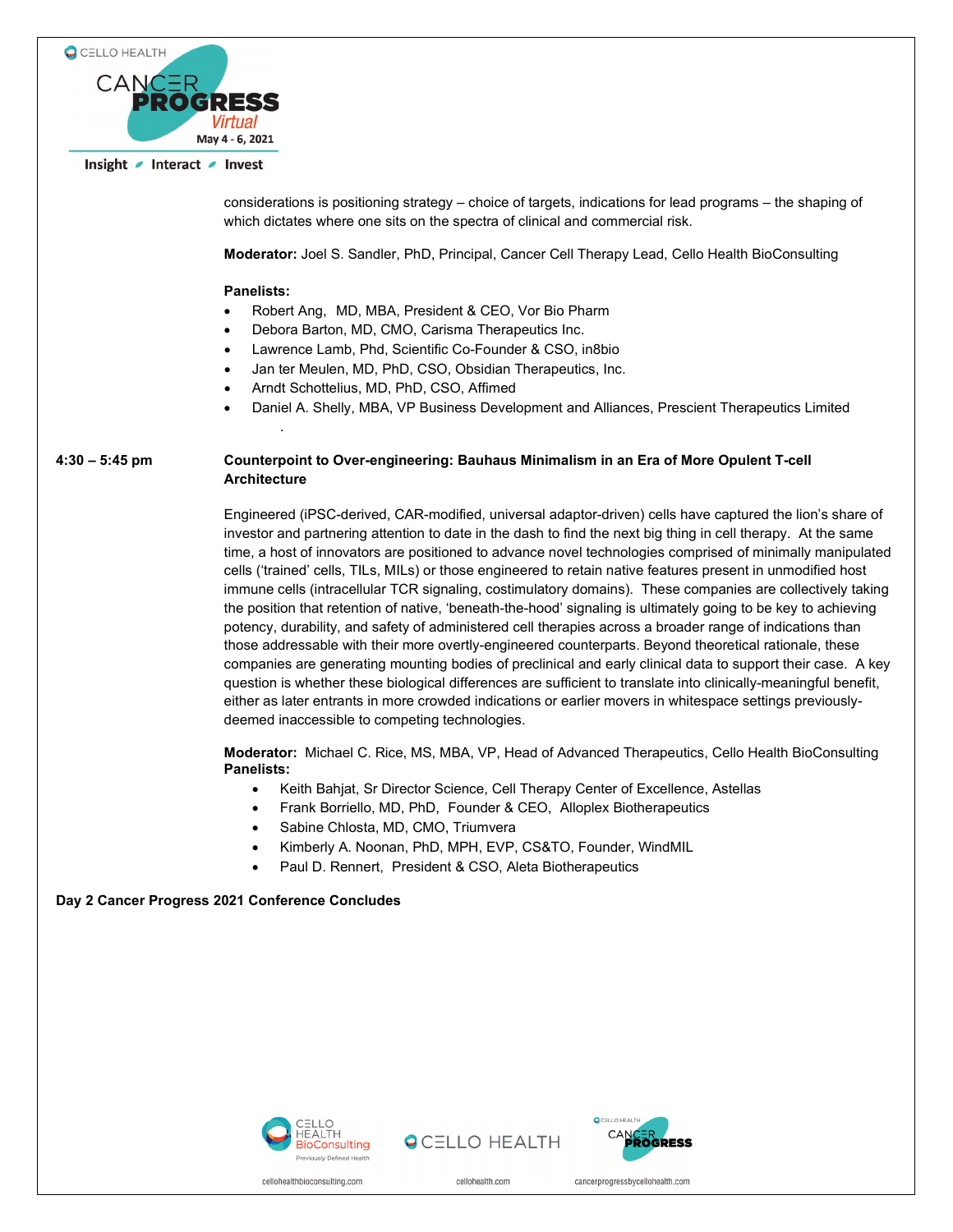| C CELLO HEALTH                                          |                                                                                                                                                                                                                                                                                                                                                                                                                                                                                                                                                                                                                                                                                                                                                                                                                                                                                                                                                                                                                                                                                                                                                                                                                                                                               |
|---------------------------------------------------------|-------------------------------------------------------------------------------------------------------------------------------------------------------------------------------------------------------------------------------------------------------------------------------------------------------------------------------------------------------------------------------------------------------------------------------------------------------------------------------------------------------------------------------------------------------------------------------------------------------------------------------------------------------------------------------------------------------------------------------------------------------------------------------------------------------------------------------------------------------------------------------------------------------------------------------------------------------------------------------------------------------------------------------------------------------------------------------------------------------------------------------------------------------------------------------------------------------------------------------------------------------------------------------|
| CANCER<br>PROGRESS<br><b>Virtual</b><br>May 4 - 6, 2021 |                                                                                                                                                                                                                                                                                                                                                                                                                                                                                                                                                                                                                                                                                                                                                                                                                                                                                                                                                                                                                                                                                                                                                                                                                                                                               |
| Insight <i>Interact</i> / Invest                        |                                                                                                                                                                                                                                                                                                                                                                                                                                                                                                                                                                                                                                                                                                                                                                                                                                                                                                                                                                                                                                                                                                                                                                                                                                                                               |
| DAY THREE: MAY 6, 2021                                  |                                                                                                                                                                                                                                                                                                                                                                                                                                                                                                                                                                                                                                                                                                                                                                                                                                                                                                                                                                                                                                                                                                                                                                                                                                                                               |
| $8:15 - 8:30$ am                                        | <b>Opening Remarks: Review of Day 2</b>                                                                                                                                                                                                                                                                                                                                                                                                                                                                                                                                                                                                                                                                                                                                                                                                                                                                                                                                                                                                                                                                                                                                                                                                                                       |
|                                                         | Joel S. Sandler, PhD, Principal, Cancer Cell Therapy Lead, Cello Health BioConsulting                                                                                                                                                                                                                                                                                                                                                                                                                                                                                                                                                                                                                                                                                                                                                                                                                                                                                                                                                                                                                                                                                                                                                                                         |
| $8:30 - 9:45$ am                                        | <b>Cross-border Dealmaking: China Importing/Exporting Trends and Challenges</b>                                                                                                                                                                                                                                                                                                                                                                                                                                                                                                                                                                                                                                                                                                                                                                                                                                                                                                                                                                                                                                                                                                                                                                                               |
|                                                         | China has undoubtably become a powerhouse for dealmaking activity in the oncology space. Over the past<br>5+ years, the number of Chinese biotech and pharma invested in the oncology space have grown and<br>portfolios have moved further away from the generic/life cycle play agents to more innovative therapeutics.<br>Although there is a tendency by many Chinese companies to still go after the de-risked assets when looking<br>to develop in China, those that are looking for growth in the global markets are looking to become the first<br>wave of new targets and asset/modalities. In-licensing activities for Chinese biopharma had previously been<br>more focused on late stage/marketed assets and now we are starting to see companies filling the backlog in<br>their portfolio with early assets. Out-licensing activities of Chinese biotech have heated up in the last year or<br>so, with some major out-licensing of not just validated target classes (PD-1/L1), but also of novel FIC assets<br>(CD47/I-Mab). Within the context of these trends and the ongoing pandemic, will dealmaking slow down?<br>Where will China dealmaking go next? How should those looking to deal with Chinese biopharma position<br>themselves to gain interest? |
|                                                         | Moderator: James T. Lee, PhD, Principal, Oncology Lead, Cello Health BioConsulting                                                                                                                                                                                                                                                                                                                                                                                                                                                                                                                                                                                                                                                                                                                                                                                                                                                                                                                                                                                                                                                                                                                                                                                            |
|                                                         | <b>Panelists:</b><br>Jeff Kmetz, CBO, Ascentage Pharma<br>$\bullet$<br>Fernando Salles, PhD, SVP, Head of US & EU BD, I-Mab Biopharma<br>$\bullet$<br>Guillaume Vignon, SVP, BD, BeiGene<br>$\bullet$<br>Ed Zhang, Venture Partner, Hillhouse Capital Management<br>$\bullet$                                                                                                                                                                                                                                                                                                                                                                                                                                                                                                                                                                                                                                                                                                                                                                                                                                                                                                                                                                                                 |
| $10:00 - 11:15$ am                                      | Investing in the Emerald City of Oncology Innovation: Platforms & Modalities & Targets, Oh My!                                                                                                                                                                                                                                                                                                                                                                                                                                                                                                                                                                                                                                                                                                                                                                                                                                                                                                                                                                                                                                                                                                                                                                                |
|                                                         | Moderator: Mark Simon, Partner and Co-Founder, Torreya                                                                                                                                                                                                                                                                                                                                                                                                                                                                                                                                                                                                                                                                                                                                                                                                                                                                                                                                                                                                                                                                                                                                                                                                                        |
|                                                         | <b>Panelists:</b><br>Jay Campbell, Managing Director, Clinical Accelerator and Venture Fund Cancer Research Institute<br>Margarita Chavez, JD, Managing Director, AbbVie Ventures<br>$\bullet$<br>Maha Katabi, PhD, CFA, General Partner, Sofinnova Investments<br>$\bullet$<br>Carolyn Ng, Managing Director, Vertex Ventures HC<br>$\bullet$<br>Steven C. Quay, MD, PhD, Chairman & CEO, Atossa Therapeutics<br>$\bullet$<br>Yaping Shou, MD, PhD, Venture Partner, Lilly Asia Ventures<br>$\bullet$<br>Anna Turetsky, Principal, Venture Investments, The Mark Foundation<br>$\bullet$                                                                                                                                                                                                                                                                                                                                                                                                                                                                                                                                                                                                                                                                                     |
| 11:30 am - 12:45 pm                                     | Heme Malignancies Transformed: An Idiosyncratic Comparison of Multiple Myeloma and AML                                                                                                                                                                                                                                                                                                                                                                                                                                                                                                                                                                                                                                                                                                                                                                                                                                                                                                                                                                                                                                                                                                                                                                                        |
|                                                         | Moderator: Michael C. Rice, MS, MBA, VP, Head of Advanced Therapeutics, Cello Health BioConsulting                                                                                                                                                                                                                                                                                                                                                                                                                                                                                                                                                                                                                                                                                                                                                                                                                                                                                                                                                                                                                                                                                                                                                                            |
|                                                         | <b>Panelists:</b><br>Kenneth C. Anderson, MD, Dana-Farber Cancer Institute<br>$\bullet$<br>Lee Greenberger, PhD, CSO & SVP, The Leukemia & Lymphoma Society<br>$\bullet$<br>Daniel A Pollyea, MD MS, Associate Professor of Medicine, Division of Hematology, University of<br>٠<br>Colorado School of Medicine<br>C CELLO HEALTH<br>CELLO                                                                                                                                                                                                                                                                                                                                                                                                                                                                                                                                                                                                                                                                                                                                                                                                                                                                                                                                    |
|                                                         | <b>OCELLO HEALTH</b><br>ROGRESS<br>ioConsulting<br>Previously Defined Health                                                                                                                                                                                                                                                                                                                                                                                                                                                                                                                                                                                                                                                                                                                                                                                                                                                                                                                                                                                                                                                                                                                                                                                                  |

cellohealth.com

 $\,$  cancerprogressby<br>cellohealth.com

 $\operatorname{cell}$ ohealthbioconsulting.com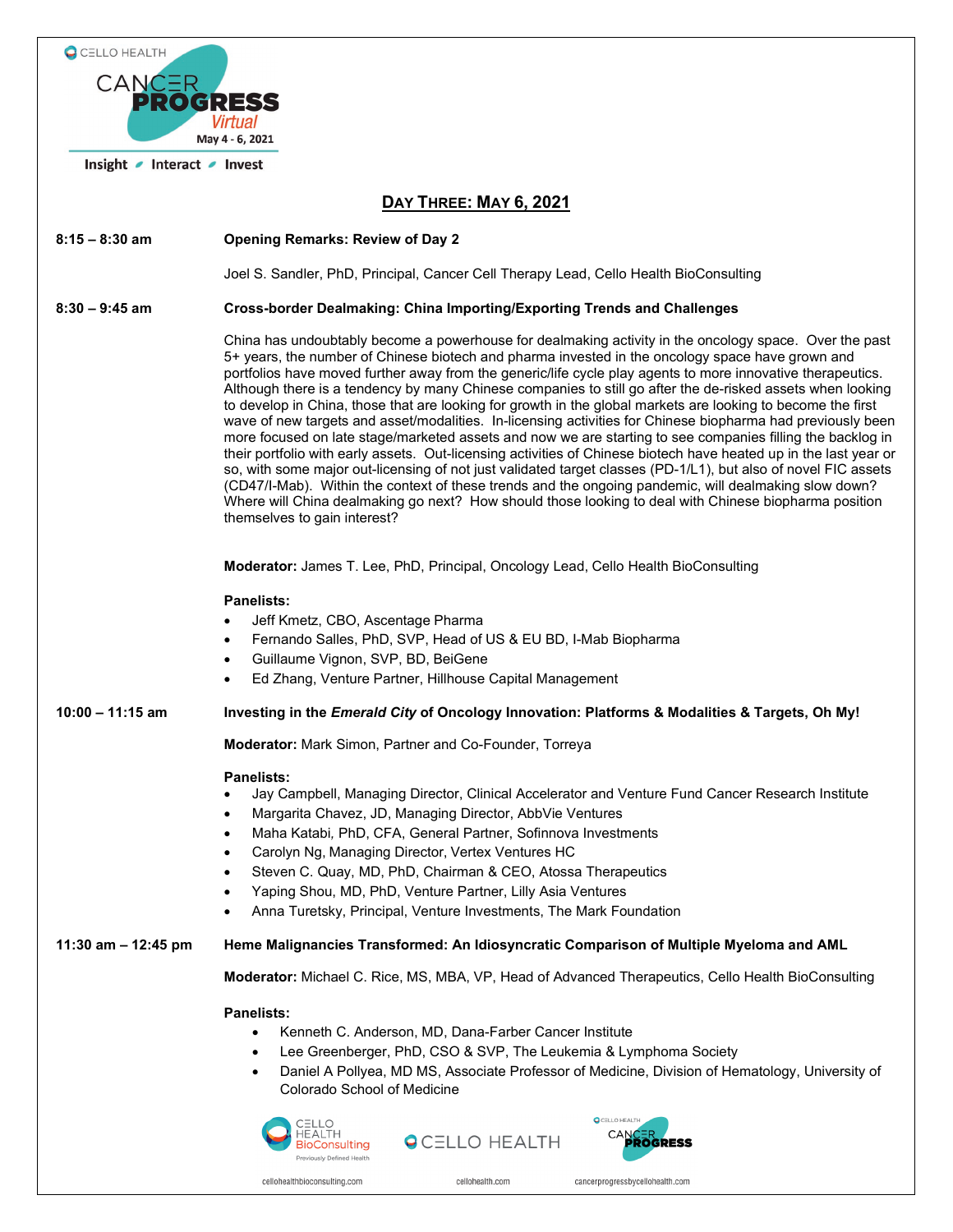

**12:45 – 1:15 pm Break for Lunch**

**1:30 – 2:45 pm Let's Make a Deal in Oncology: What's Behind the Doors & Who Has the Keys?**

**Moderator:** Jeremy Goldberg, Operating Partner, Arsenal Capital Partners

#### **Panelists:**

- John DeYoung, VP, Worldwide BD, Oncology Business Unit, Pfizer Inc.
- Philippe Lopes-Fernandes, EVP, CBO, Ipsen
- Christopher Mortko, Associate VP, Business Development and Licensing, Merck & Co, Inc
- Peter Sandor, MD, MBA, SVP, Primary Focus Lead Immuno-oncology, Astellas
- Deepa Talpade, VP, BD&L and Alliance Management, Oncology, Bayer

#### **3:00 – 4:15 pm Where Progress Against Cancer Hits the "Pay Wall"**

For a decade now, the "value" panel during Cancer Progress has delivered a spirited and often, controversial, discussion around the subject of the costs and associated value of cancer drugs. Nevertheless, despite numerous thoughtful solutions proposed, both market-based and legislative, and debated by many of the participants (including those joining us again this year), we remain largely stuck where we started. By stark contrast, in the time since this panel first convened, a head spinning array of novel therapies have appeared on the market. These therapies increasingly rely on novel and complex delivery platforms, in particular adoptive cellular therapies and, in totality (as well evidenced through this conference), represent a diverse range of therapeutic approaches as well as degrees of personalization that are unprecedented and unmatched in any other disease category.

But there has been a dearth of innovation directed at addressing the seemingly inexorable and exponential increases in the costs of these therapies, and the brutal impact, first and foremost on cancer patients and their families, but also to all societal stakeholders. Likewise lacking on the innovation front is progress with business models that can cost effectively deliver these therapies while producing convincing demonstration of value. Moreover, aside from the highly visible costs of therapy, there remains an "elephant in the backseat" problem: the overwhelming majority of these costs are associated with use in patients with cancers already well advanced (metastatic) at time of diagnosis, despite significant advances in both the access to, turnaround time and cost of next gen sequencing (NGS).

This panel of experts all of whom are continuing to work hard to bring desperately needed innovation to pricing, value and access, will discuss the continuing barriers to progress and how they ultimately can and will be surmounted. Among topics to be discussed:

- Advances in payment models
- Advances in assessing value
- Opportunities and challenges of shifting industry and academic focus from treating advanced disease to early intervention

**Moderator:** Ed Saltzman, Executive Chairman, Cello Heath BioConsulting

## **Panelists:**

- Ron Akehurst, Chairman, BresMed Health Solutions
- Peter Bach, MD, MAPP, Director, Center for Health Policy and Outcomes, Memorial Sloan Kettering Cancer Center
- Michael Kolodziej, MD, VP and CIO, ADVI Health
- Leonard Saltz, MD, Executive Director for Clinical Value & Sustainability; Head, Colorectal Oncology Section, Memorial Sloan Kettering Cancer Center







cellohealth com